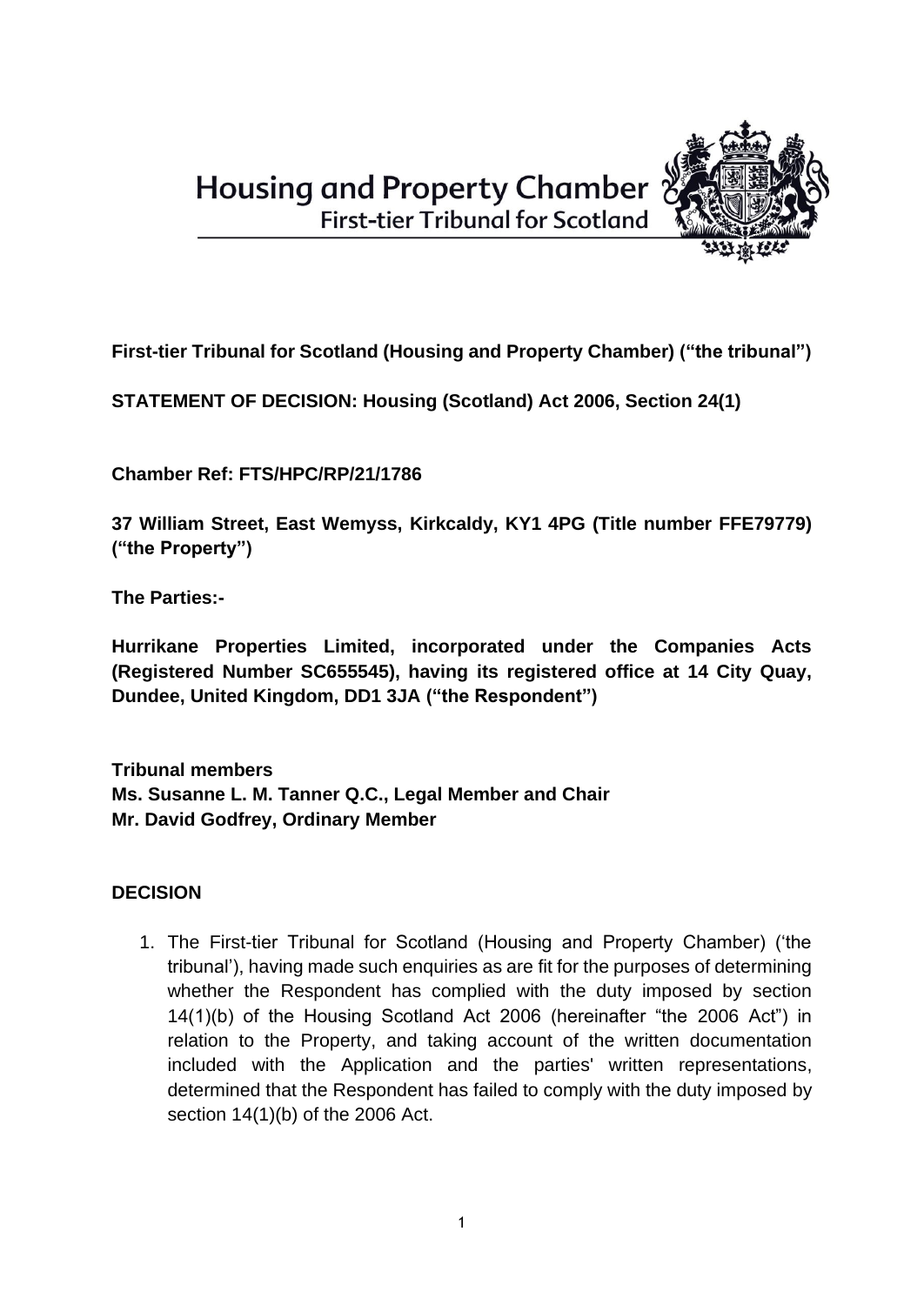- 2. The tribunal proceeded to make a Repairing Standard Enforcement Order as required by section 24(2) of the 2006 Act.
- 3. The decision of the tribunal was unanimous.

### **The House**

- 1. The Title number for the Property is FFE79779.
- 2. The Property is a first floor two bedroomed flat (see images in attached **Schedule of Photographs taken at inspection on 3 February 2022**) as follows:
	- 2.1.Internal: hall, lounge, kitchen, two bedrooms, shower room.
	- 2.2.External: private garden.

#### **Parties and representatives**

- 3. The former tenant who made the Application moved out of the property in or about December 2021 and is no longer a party to the Application. There was a new tenant in the Property at the time of inspection on 3 February 2022, who is not a party to the Application.
- 4. The Respondent company is the proprietor and landlord. It was formerly represented by a letting agent who withdrew from acting after the Application was made. Prior to its withdrawal, the former representative made written representations and provided supporting evidence to the tribunal. Since the former representative withdrew from acting the Respondent has not engaged with the tribunal process, has not attended any inspection or Case Management Discussions or Hearings in connections with the Application and has not complied with Directions issued by the tribunal.

#### **Procedural Background**

- 5. On 22 July 2021, the former tenant made an application to the tribunal alleging that the Property does not meet the repairing standard ("the Application").
- 6. The former tenant alleged that the elements of the Repairing Standard with which the Respondent has not complied are:

*"(a) The house is wind and watertight and in all other respects reasonably fit for human habitation;*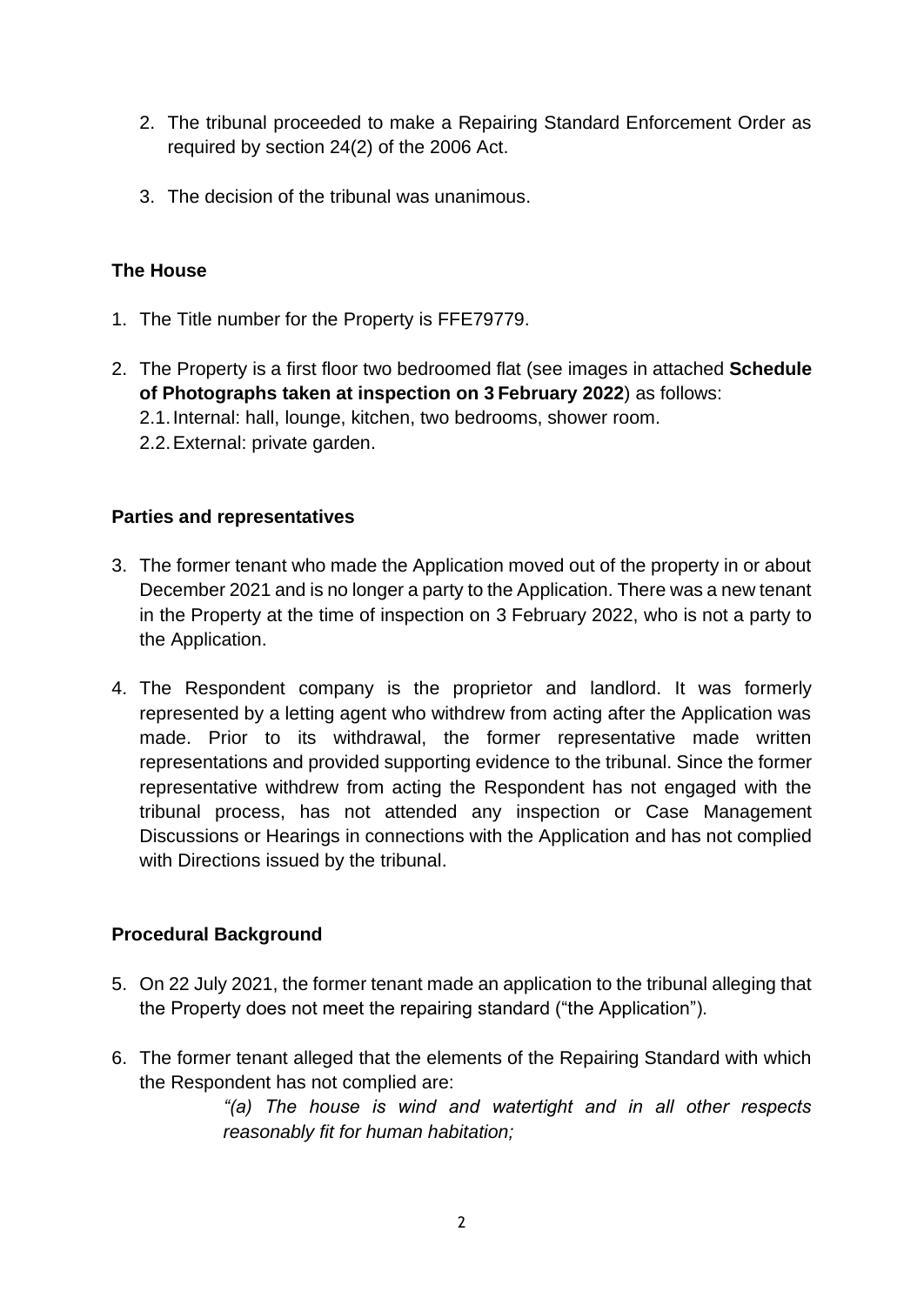*(b) The structure and exterior of the house (including drains, gutters and external pipes) are in a reasonable state of repair and in proper working order; …*

*(d) Any fixtures, fittings and appliances provided by the landlord under the tenancy are in a reasonable state of repair and in proper working order; …*

*(h) The house does not meet the tolerable standard."*

7. The former tenant listed allegations as to how he considered that the Respondent has failed to meet the repairing standard:

> *"Since moving in, March 2021, we have had to wait over 2 months for a leak in the roof to be repaired. We have also had to wait over a month for our bathroom to be replaced, after the work was 'completed' the wall and floor still needed to be fixed, and still do as of 22/07/2021. Our back garden fence was promised to be repaired before or just after we moved in March and we still have not been told if or when it will be fixed. Our kitchen flooring is loose and a slip/trip hazard, to which a joiner kicked it back into place and told us it was fixed. During the roof leak our furniture was getting soaked and our lights had to be disconnected in our livingroom and bedroom and we are still waiting to have them reconnected. And the leak has left a massive crack in our ceiling, the ceiling is sunken/bulging and has a massive water mark. All of these things make living in the house very difficult. There is no reason these repairs should still be needing done."*

8. The former tenant alleged that the nature of the work which needs to be done was as follows:

> "Flooring and wall in bathroom need repaired. Lights in livingroom and bedroom need refitted. Kitchen floor needs replaced. Washing machine needs repairs. Garden fence needs repairs. Living room ceiling needs repaired. Bedroom ceiling needs repainted after the leak.

- 9. The former tenant lodged documents with the Application:
	- 9.1.Private residential tenancy agreement; and
	- 9.2.Copy of the notification to the landlord's agent of the work required.
- 10.On 27 August 2021, the Application was accepted for determination by the tribunal.
- 11.A Case Management Discussion ("CMD") was fixed for 14 October 2021 at 1000h by teleconference. Both parties were notified of the date, time and arrangements for the CMD. The Respondent was notified by letter dated 9 September 2021. The Respondent was notified that any written representations it wished to make or a request to make oral representations had to be returned to the tribunal's offices by 30 September 2021.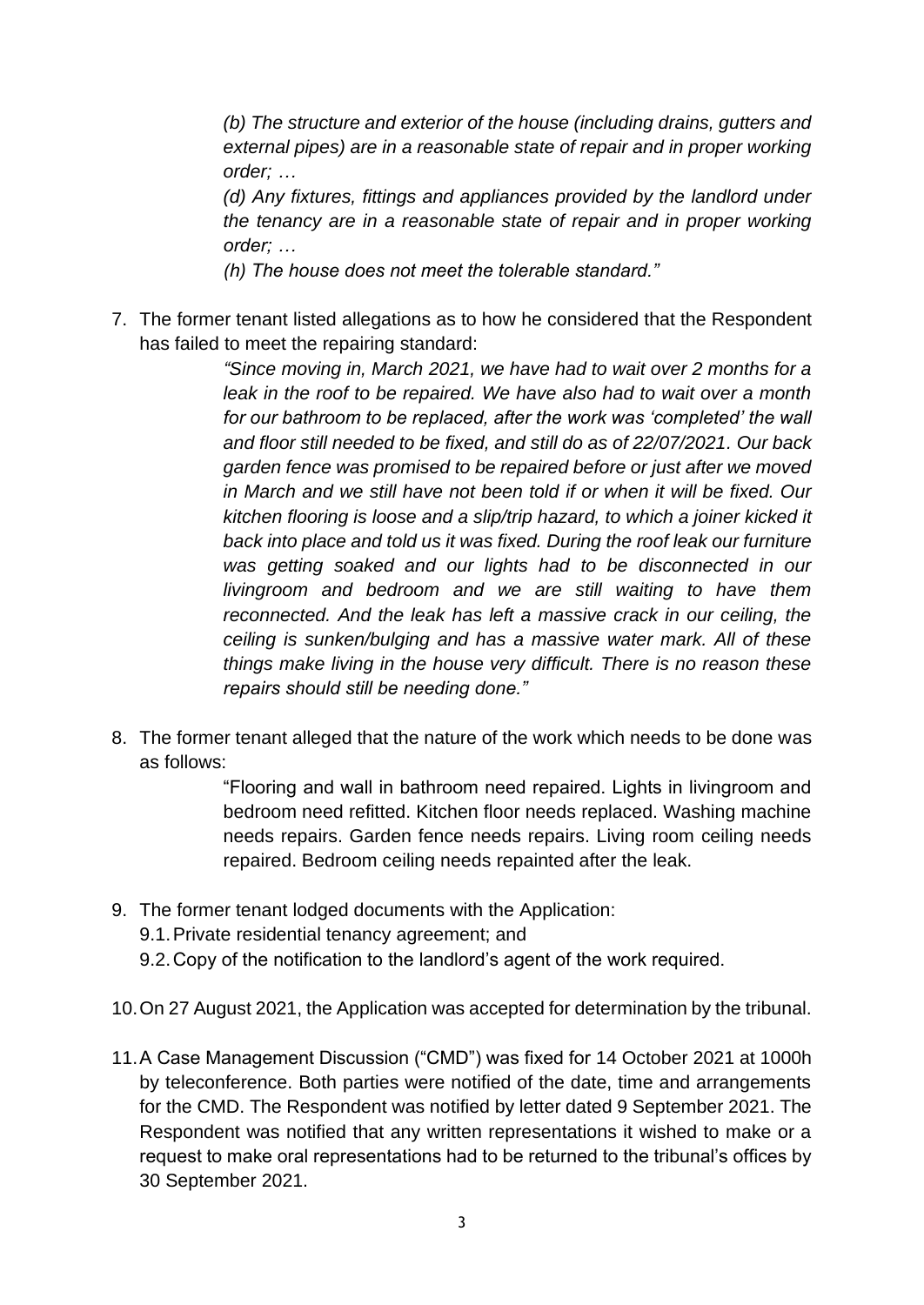- 12.The Applicant did not lodge any further representations or confirm that he wished to attend the CMD.
- 13.The Respondent lodged written representations and supporting documents and confirmed that they did not wish to attend the CMD to make oral representations.
- 14.Neither party attended the CMD and it proceeded in their absence in terms of Rule 29 and 24(1) of the 2017 Rules. Reference is made to the Notes of the CMD which were produced by the tribunal and circulated to parties afterwards.
- 15.From the information available at that time, it appeared to the tribunal that the former tenant's tenancy may have ended.
- 16.The outcome of the CMD was that Directions (1) dated 14 October 2021 were issued to parties in relation to certain matters. Parties were notified that if the tenancy has ended, the tribunal will require to make a determination as to whether to continue its determination of the Application and a decision will be issued to parties; an inspection and hearing were to be scheduled and the date(s) and arrangements notified to both parties; and/or, if the tribunal determines, that it will not continue its determination of the Application, the inspection and hearing will be cancelled and the proceedings will be at an end.

### **Directions (2) and (3) and responses**

- 17.Further Directions (2) were issued on 26 October 2021.
- 18.On 4 November 2021, the Respondent's former Representative provided a response to part of the tribunal's Directions. Information was provided relative to repairs which had been carried out and still required to be carried out.
- 19.The Respondent's former Representative stated: *"2.1.1 Roof leak. The roof leak repair was completed 28th June 2021.*

*2.1.2 Bathroom wall. We have no record of an issue with the bathroom wall, however, a new shower encloser [sic] was installed on 12th May 2021.* 

*2.1.3 Bathroom floor. Following the installation of the shower encloser [sic], new flooring was required to be installed due to the alterations in floor area. Invoice for work completed on the flooring was received 30th April 2021.*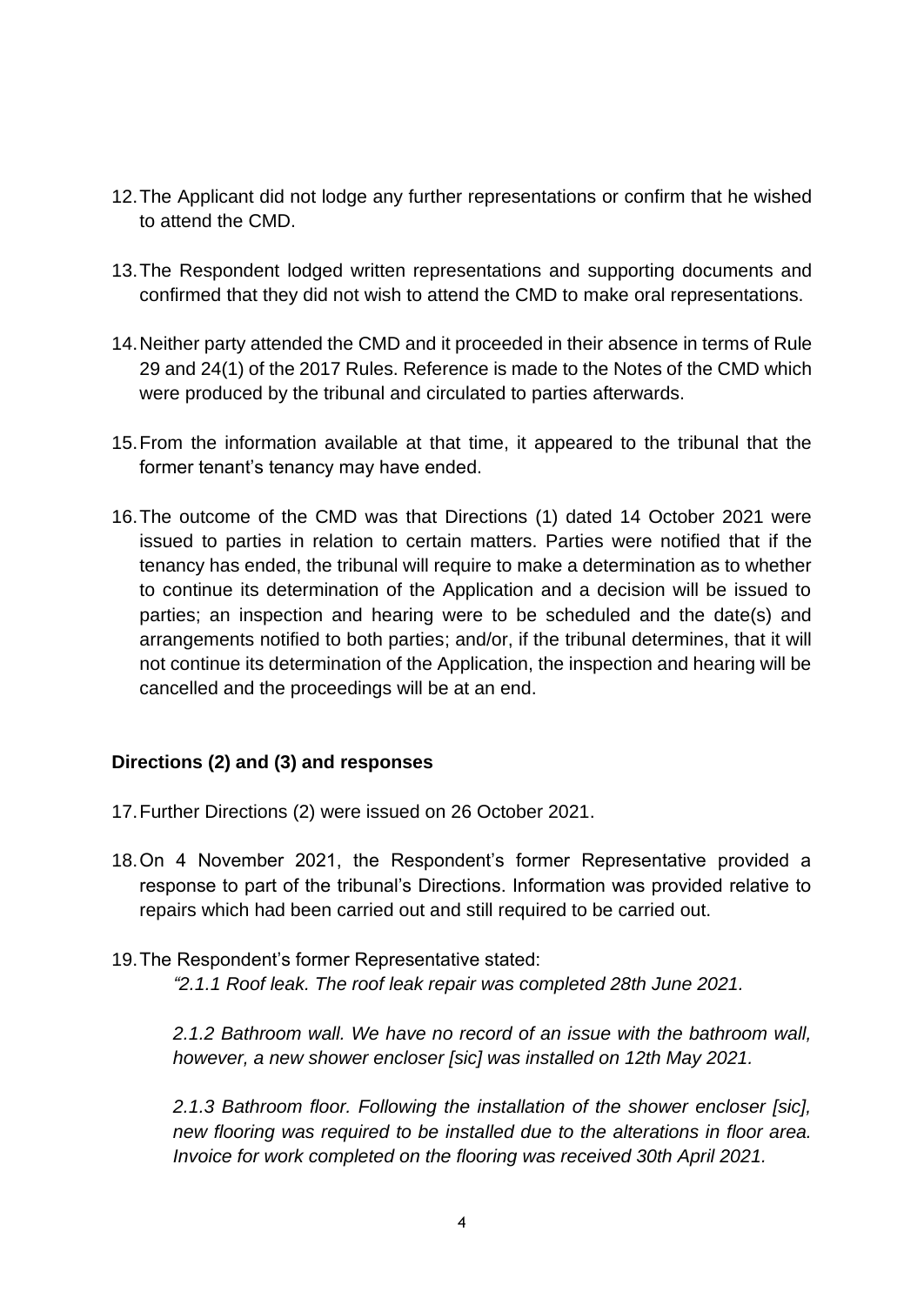*2.1.4 Rear Garden fence. An entirely new garden fence was erected by the landlord prior to the tenants residing at the property. This fence was to segregate the individual gardens areas from neighbouring properties. The section of missing fence in question runs along the far rear of all the neighbouring properties as well as number 37, this fence was erected by Fife Council and not owned by the landlord. We have reached out to them on rectifying the issue.* 

*2.1.5 Kitchen flooring Our joiner attended to repair the kitchen floor on and invoice for completed work was received 30TH April 2021. Invoiced with 2.1.3.*

*2.1.6 Disconnected ceiling light in lounge. 2.1.7 Disconnected ceiling light in bedroom. Due to the leak from the roof the ceiling lights were required to be disconnected as a safety precaution. We confirmed with the tenants confirming that use of lamps via the plug sockets would be acceptable until roof repairs were completed, and redecoration was carried out.* 

*2.1.8 Living room ceiling condition and décor. 2.1.9 Bedroom condition and décor Following the roof repair and subsequently the entire roof replacement as a join repair with Fife Council there has been redecoration work instructed to be carried out to make right the condition after the water damage. Works are currently underway at the property to regarding redecoration including extensive damage caused by the previous tenants.* 

*2.1.10 Washing machine. We have no record of report that the washing machine has any issue, and the appliance is still present and working at the property. Please refer to the photo of the appliance in the sign out inspection photographs.* 

*I hope all these points have been addressed to satisfaction and I have also included a copy of our final property inspection report which shows the damage cause by the previous tenants."*

- 20.Documents were attached to the former representative's response including a final inspection report following the previous tenancy.
- 21.Further Directions (3) were issued on 6 November 2021.
- *22.*On 16 November 2021, the Respondent's former Representative confirmed that the tenancy ended on 21 September 2021. The former Representative also advised that as of 15th November 2021, they no longer manage the above property and that the Respondent has requested any future correspondence is sent to him directly. Separately the tribunal received returned mail from the correspondence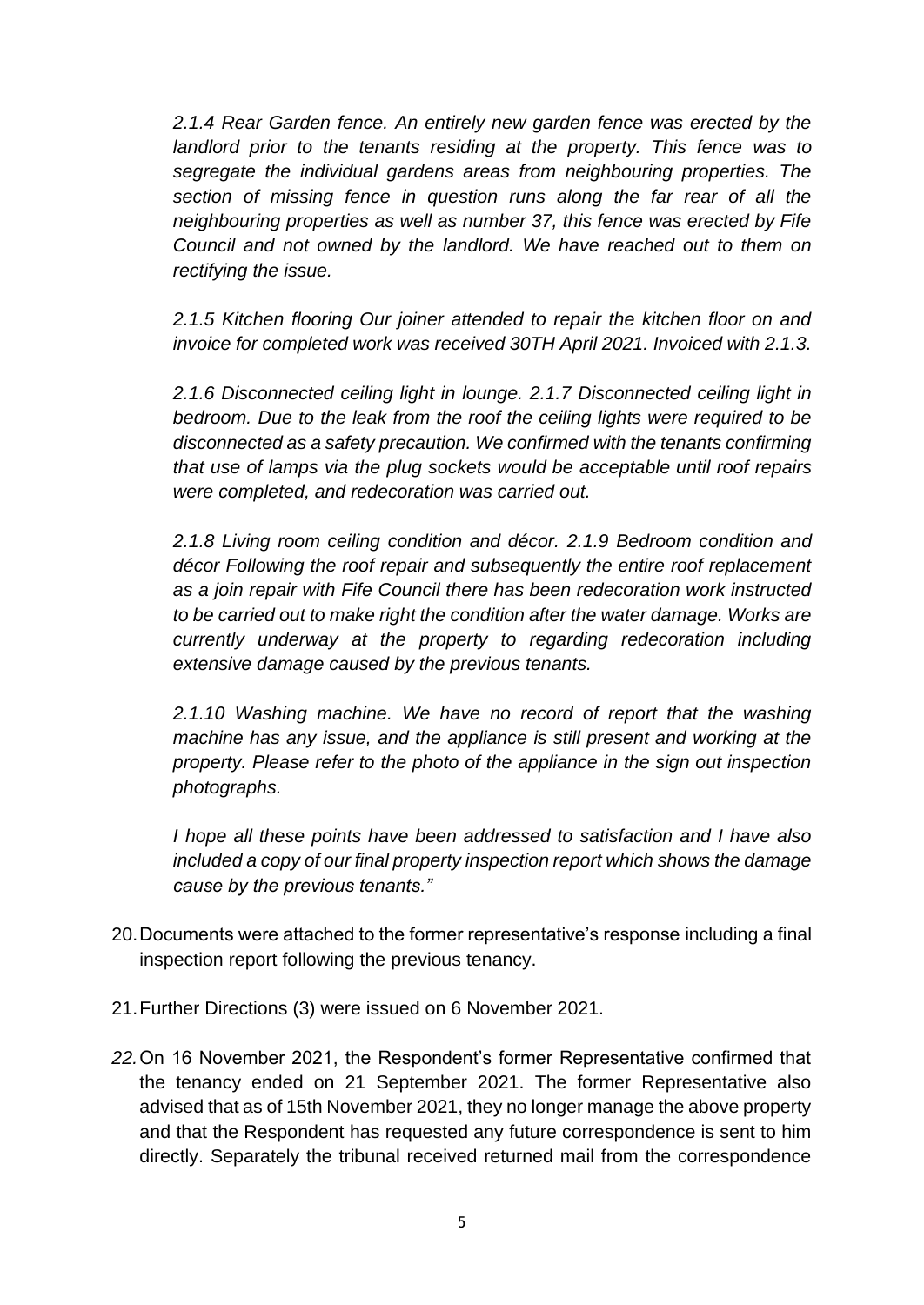address of Mr Sean Kane, a Director of the Respondent stating, *"addressee gone away".*

23.The tribunal's administration confirmed that the registered office of the Respondent had changed to 14 City Quay, Dundee, United Kingdom, DD1 3JA.

#### **Decision to continue its determination**

- 24.Having received written notice from the Respondent's former representative that the Applicant's tenancy of the Property had terminated, the Tenant's application to the tribunal ("the Application") was deemed to be withdrawn in terms of the Schedule 2, paragraph 7 of the 2006 Act.
- 25.The tribunal considered whether it should continue to determine the Application or whether it should abandon its consideration of the Application in terms of Schedule 2, Paragraph 7 of the 2006 Act; and decided to continue to determine the Application.
- 26.On 19 November 2021, the tribunal made a decision to continue its determination of the Application.
- 27.The former tenant is no longer be a party to the Application.

#### **Inspection of the Property – 3 February 2022**

- 28.The tribunal inspected the Property on 3 February 2022, as a fact finding exercise.
- 29.The Respondent was not present during the inspection.
- 30.A tenant was present in the Property provided access for the inspection and was present during the inspection. She advised the tribunal that she had moved into the Property in or about December 2021. She is not a party to the Application.
- 31.The ordinary member of the tribunal prepared a schedule of photographs during the inspection, which was sent to the Respondent after the inspection.

#### **Directions (4)**

32.Further Directions (4) were issued on 6 February 2022. Reference is made to the full terms of the Directions.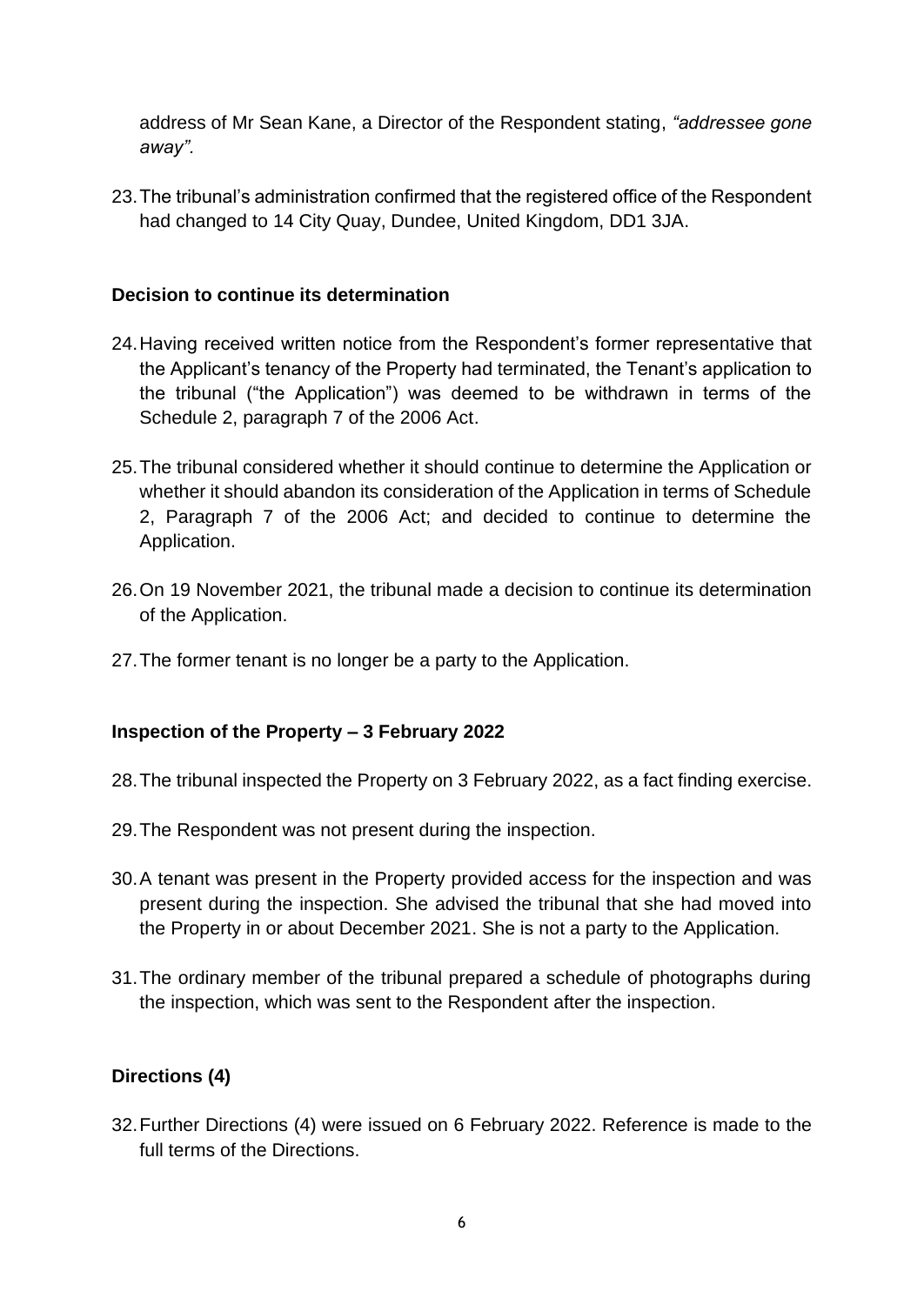33.The Respondent did not comply with the tribunal's Directions.

## **Hearing – 20 April 2022, by teleconference**

- 34.A hearing took place on 20 April 2022, by teleconference.
- 35.The Respondent did not attend the hearing and it proceeded in its absence in terms of Rule 29. The Respondent had been notified by letter dated 23 March 2022 which was delivered on 1 April 2022.
- 36.The tribunal adjourned to reach a determination on the Application on the basis of all the information before it.

#### **Summary of the Issue to be determined by the tribunal**

- 37.The issue to be determined is whether the Property meets the repairing standard as specified in section 13 of the 2006 Act and whether the Landlord has complied with the duty imposed by section 14(1)(b) of the 2006 Act.
- 38.All repairs in the Application were notified to the Respondent / its former representative by the former tenant. The Respondent / his representative had a reasonable period within which to effect repairs.

### **The tribunal made the following findings-in-fact:**

- 39.The Respondent is the registered proprietor of the Property.
- 40.The former tenant was the Respondent's tenant in the Property at the time the Application was made.
- 41.The Respondent's former representative was notified by the Applicant of all the repairs issues in the Application.
- 42.The roof has been repaired or replaced since the Application was made and is a reasonable state of repair and in proper working order.
- 43.The living room ceiling has been repaired and redecorated since the Application was made and is in a reasonable state of repair.
- 44.The bedroom ceiling has been repaired and redecorated since the Application was made and is in a reasonable state of repair.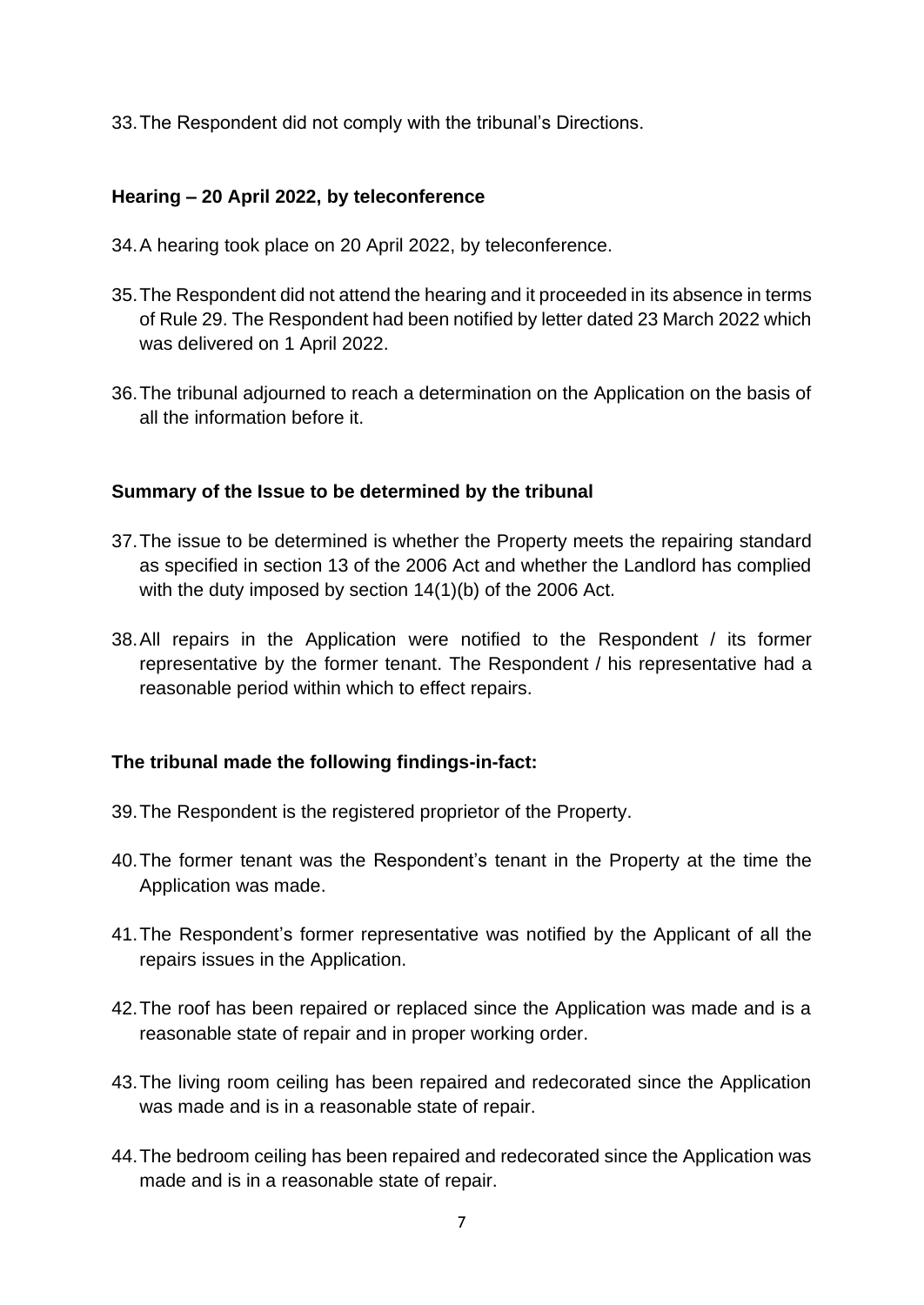- 45.The flooring and wall tiling in the bathroom has been repaired or replaced since the Application was made and is in a reasonable state of repair.
- 46.The kitchen flooring has been repaired or replaced since the Application was made and is in a reasonable state of repair.
- 47.The living room and bedroom lights have been reconnected since the Application was made.
- 48.There is no 'Minor Works Certificate' in respect of the installation and there is no EICR for the Property.
- 49.The living room and bedroom lights are not in proper working order.
- 50.The washing machine which was in the Property at the time the Application was made was removed from the Property by the Respondent, or on his behalf, after the former tenant moved out of the Property on or about 21 September 2021 and was not in the Property at the time of inspection on 3 February 2022.
- 51.There is no PAT certificate for the portable electrical appliances provided by the Respondent in the Property.
- 52.The garden fence is in a state of disrepair, with some sections missing and other sections being unstable and is not in a reasonable state of repair or in proper working order.
- 53.The Respondent has taken no steps since notification of the said repairs issues to remedy the outstanding issues.

# **Discussion regarding the issues and the repairing standard, paragraphs (1)(a), (b), (d) and (h)**

54.Section 13(1) of the Housing (Scotland) Act 2006 provides:

*"(1) A house meets the repairing standard if—*

*(a) the house is wind and water tight and in all other respects reasonably fit for human habitation,*

*(b) the structure and exterior of the house (including drains, gutters and external pipes) are in a reasonable state of repair and in proper working order, …*

*(d) any fixtures, fittings and appliances provided by the landlord under the tenancy are in a reasonable state of repair and in proper working order, … and (h) the house meets the tolerable standard."*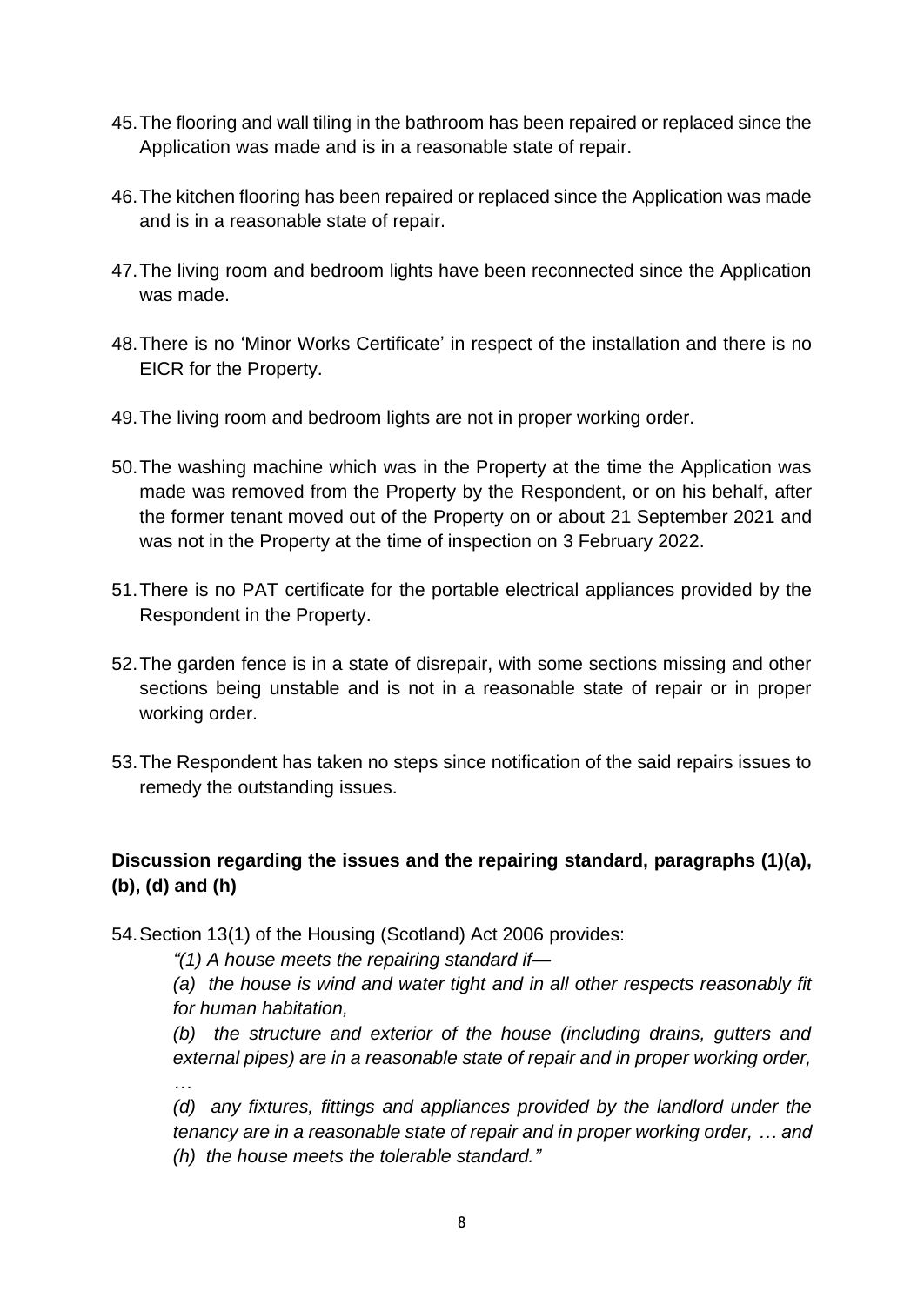*55.*The definition of a house meeting the tolerable standard, as referred to in Section 13(1)(h) of the 2006 Act, is defined in Section 86 of the Housing (Scotland) Act 2007, as follows:

*"(1) Subject to subsection (2), a house meets the tolerable standard for the purposes of this Act if the house—*

*(a) is structurally stable;*

*(b) is substantially free from rising or penetrating damp;*

*(c) has satisfactory provision for natural and artificial lighting, for ventilation and for heating;*

*(ca) has satisfactory thermal insulation;*

*(d) has an adequate piped supply of wholesome water available within the house;*

*(e) has a sink provided with a satisfactory supply of both hot and cold water within the house;*

*(f) has a water closet or waterless closet available for the exclusive use of the occupants of the house and suitably located within the house;* 

*(fa) has a fixed bath or shower and a wash-hand basin, each provided with a satisfactory supply of both hot and cold water and suitably located within the house;*

*(g) has an effective system for the drainage and disposal of foul and surface water;*

*(ga) in the case of a house having a supply of electricity, complies with the relevant requirements in relation to the electrical installation for the purposes of that supply; "the electrical installation" is the electrical wiring and associated components and fittings, but excludes equipment and appliances; "the relevant requirements" are that the electrical installation is adequate and safe to use;*

*(h) has satisfactory facilities for the cooking of food within the house;*

*(i) has satisfactory access to all external doors and outbuildings;*

*and any reference to a house not meeting the tolerable standard or being brought up to the tolerable standard shall be construed accordingly."*

56.In the present Application the former tenant complained that the House fails to meet the repairing standard, section 13(1)(a), (b), (d) and (h), in respect of the repairs issues complained of by the former tenant.

# **(1) Roof**

57.The tribunal was satisfied on the evidence that the roof has been repaired or replaced since the Application was made and is in a reasonable state of repair and in proper working order.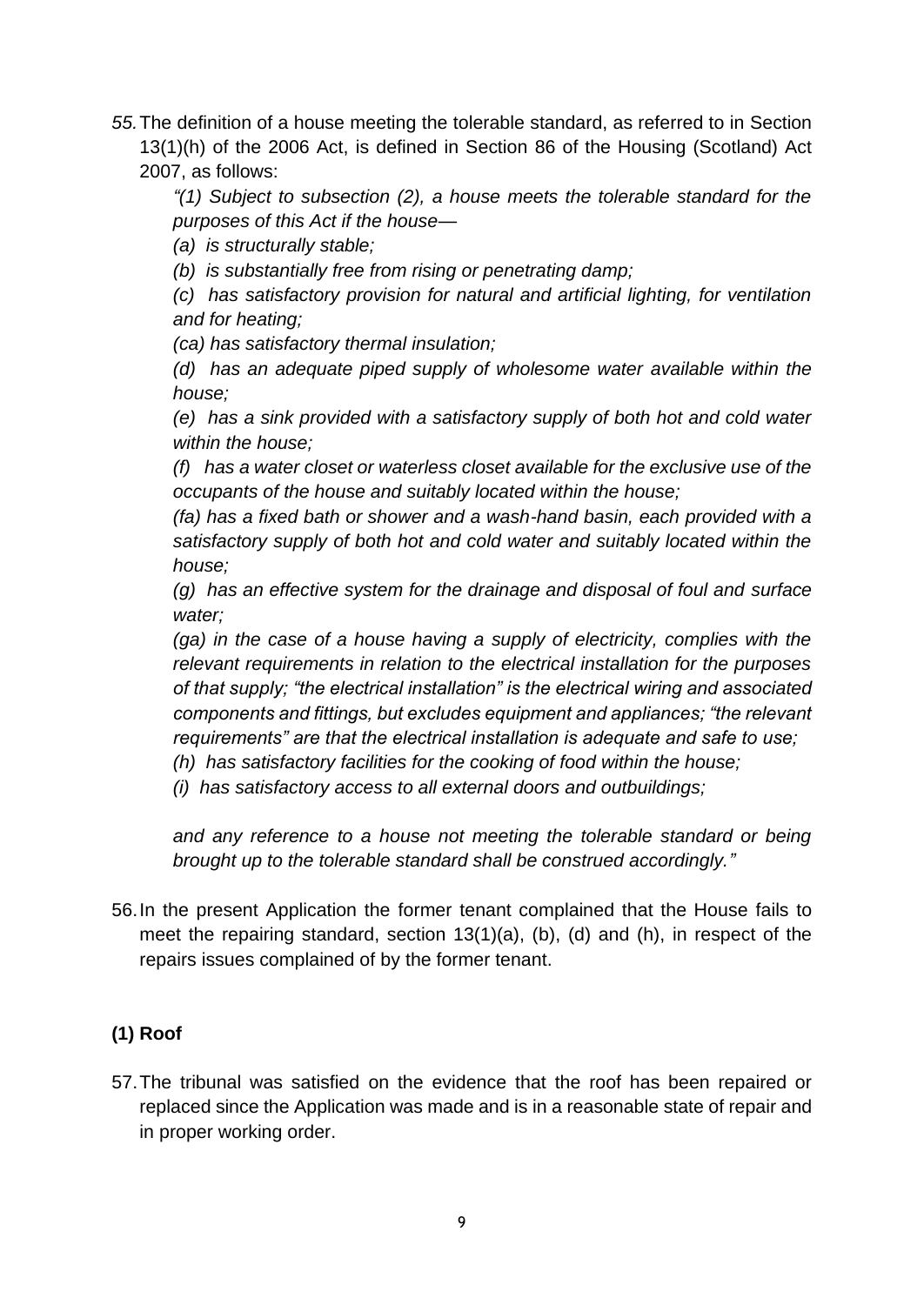58.The tribunal was therefore satisfied that there is no failure to meet the repairing standard paragraphs (1)(a), (b), (d) or (h) in respect of the roof.

## **(2) Living room ceiling**

- 59.The tribunal was satisfied on the evidence that the living room ceiling has been repaired or replaced since the Application was made and is in a reasonable state of repair.
- 60.The tribunal was therefore satisfied that there is no failure to meet the repairing standard paragraphs (1)(a), (b), (d) or (h) in respect of the living room ceiling.

## **(3) Bedroom ceiling**

- 61.The tribunal was satisfied on the evidence that the bedroom ceiling has been repaired or replaced since the Application was made and is in a reasonable state of repair.
- 62.The tribunal was therefore satisfied that there is no failure to meet the repairing standard paragraphs (1)(a), (b), (d) or (h) in respect of the bedroom ceiling.

# **(4) Bathroom flooring and wall tiling**

- 63.The tribunal was satisfied on the evidence that the bathroom flooring and wall tiling has been repaired or replaced since the Application was made and is in a reasonable state of repair.
- 64.The tribunal was therefore satisfied that there is no failure to meet the repairing standard paragraphs (1)(a), (b), (d) or (h) in respect of the bathroom flooring and wall tiling.

# **(5) Kitchen flooring**

- 65.The tribunal was satisfied on the evidence that the kitchen flooring has been repaired or replaced since the Application was made and is in a reasonable state of repair.
- 66.The tribunal was therefore satisfied that there is no failure to meet the repairing standard paragraphs (1)(a), (b), (d) or (h) in respect of the kitchen flooring.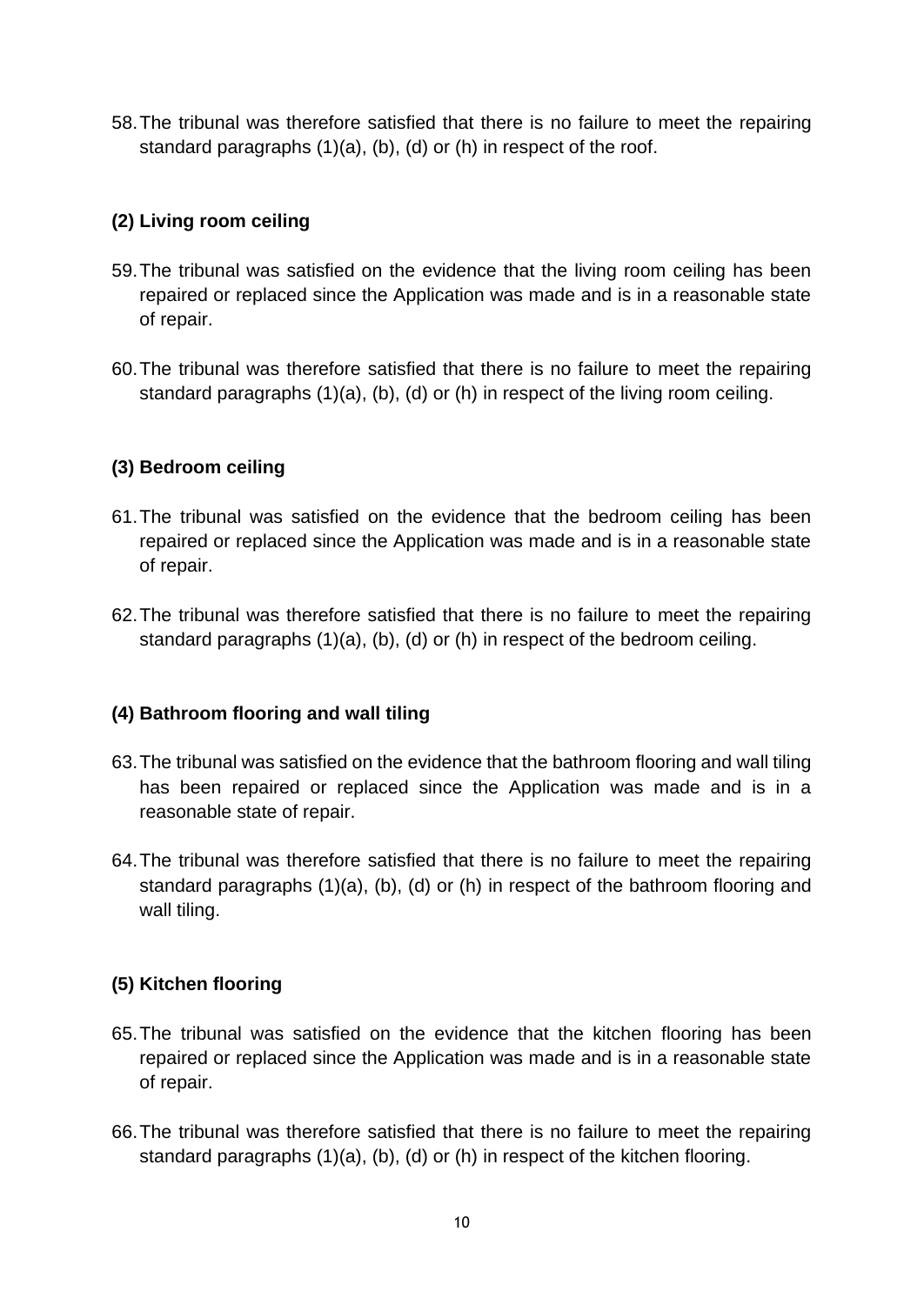## **(6) Living room and bedroom ceiling lighting**

- 67.The tribunal was satisfied on the evidence that the living room and bedroom lights have been reconnected since the Application was made.
- 68.However, there is no 'Minor Works Certificate' in respect of the installation and there is no EICR for the Property. The Respondent was directed by the tribunal to provide both documents and has failed to comply with the orders. The tribunal was not satisfied that the living room and bedroom lights are in proper working order.
- 69.The tribunal observed that in the absence of a Minor Works Certificate in respect of the installation and an EICR, there are safety concerns about the Property, particularly given that it is believed to be currently occupied by a tenant who was present at the tribunal's inspection on 3 February 2022.
- 70.The tribunal was therefore satisfied that there is a failure to meet the repairing standard paragraphs (1)(a) and (h) in respect of the living room and bedroom ceiling lighting. There is also a failure to meet the repairing standard paragraph (1)(c), although this sub-paragraph was not included in the former tenant's Application. There is no failure to meet the repairing standard paragraphs (1)(b), and (d) in respect of the living room and bedroom ceiling lighting.

# **(7) Washing machine**

- 71.The tribunal was satisfied on the written representations of the former tenant and the Respondent's former representative that the washing machine was an appliance provided by the Respondent in the previous tenancy.
- 72.The tribunal was satisfied on the evidence that the washing machine which was in the Property at the time the Application was made was removed from the Property by the Respondent, or on his behalf, after the former tenant moved out of the Property on or about 15 September 2021. It was not in the Property at the time of inspection on 3 February 2022. There was a washing machine in the Property at the time of the inspection. However, it is believed that it belonged to the current tenant who advised the tribunal during the inspection that there was a washing machine in the Property at the time she viewed the Property but there was no washing machine in the Property at the start of her tenancy; and that she had purchased the washing machine which was observed by the tribunal. On the basis of that information the tribunal did not further inspect the washing machine which was in the Property at the time of inspection.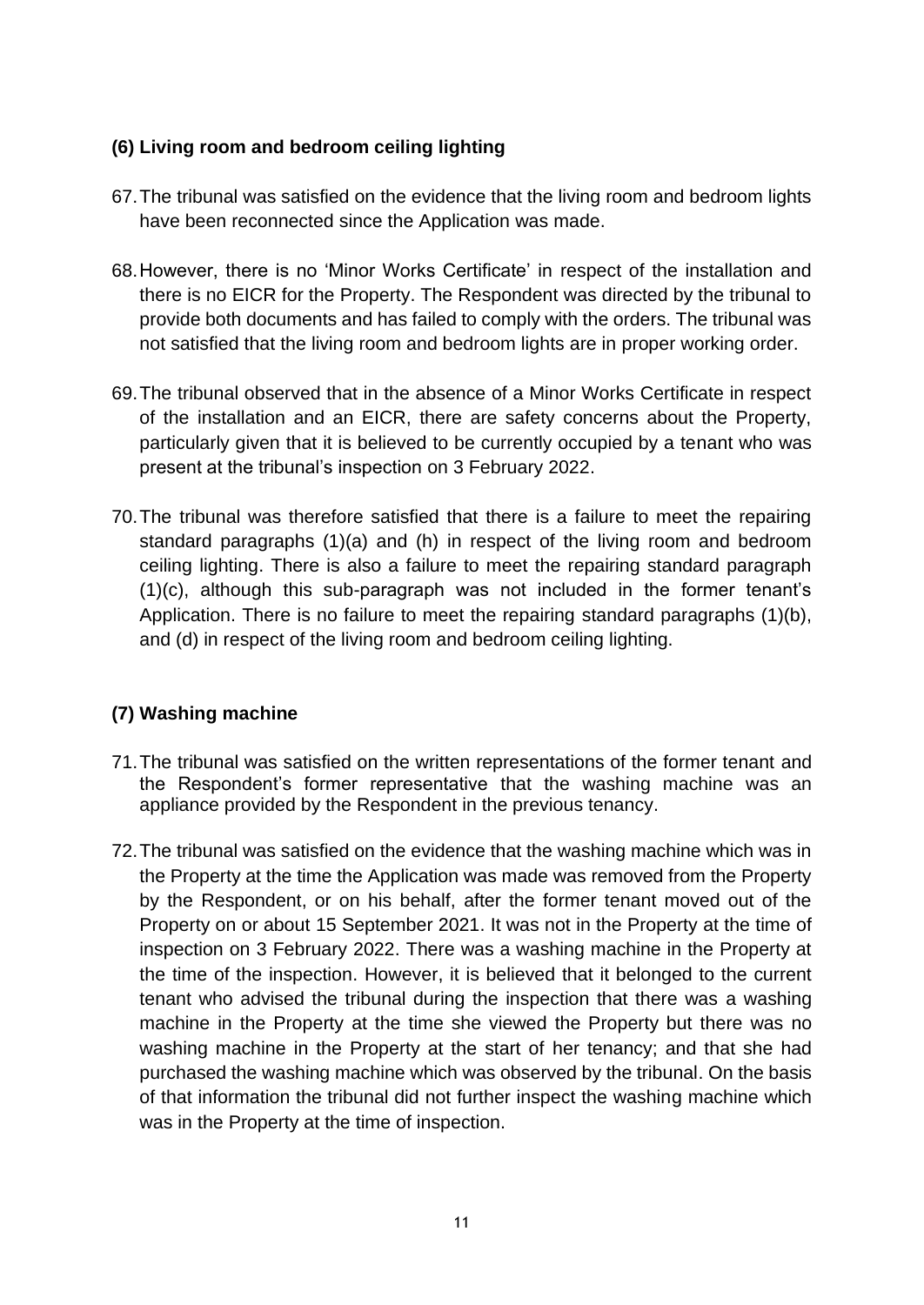- 73.Following the inspection, the Respondent was directed to provide a copy of the inventory for the Property and a copy of the Portable Appliance Test Certificate for the portable appliances provided by the Respondent in the Property. The Respondent has failed to comply with the tribunal's orders.
- 74.There is no PAT certificate for the portable electrical appliances provided by the Respondent in the Property. It is not known which appliances have been provided by the Respondent. The tribunal observes that in the absence of a PAT Certificate, there are safety concerns about the portable appliances provided by the Respondent in the Property (although the present washing machine appears to be the property of the current tenant), particularly given that the Property is believed to be currently occupied by a tenant who was present at the tribunal's inspection.
- 75.The tribunal is unable to determine on the basis of the evidence if the washing machine provided by the Respondent in the previous tenancy was removed from the Property after the previous tenancy because it was not in a reasonable state of repair or not in proper working order or for some other reason.
- 76.The tribunal was not satisfied that there is a failure to meet the repairing standard paragraphs (1)(a), (b), (d) and (h) in respect of the washing machine.

## **(8) Garden fence**

- 77.The tribunal was satisfied on the evidence that the garden fence is in a state of disrepair, with some sections missing and other sections being unstable. It is not in a reasonable state of repair or in proper working order.
- 78.It is believed that repairs have been instructed to the fence but there is no evidence that these have taken place and that the garden fence is in a reasonable state of repair and proper working order. The Respondent has been directed to provide evidence of the same but has failed to comply with the tribunal's orders.
- 79.The tribunal was satisfied that there is a failure to meet the repairing standard paragraphs (1)(a), (b) and (d) in respect of the garden fence. There is no failure to meet the repairing standard paragraph (1)(h) in respect of the garden fence.

### **Repairing Standard Enforcement Order (RSEO)**

80.Because the tribunal determined that the Respondent has failed to comply with the duty imposed by Section 14(1)(b) of the 2006 Act in respect of the items listed, it must require the Respondent to carry out the works necessary for meeting the